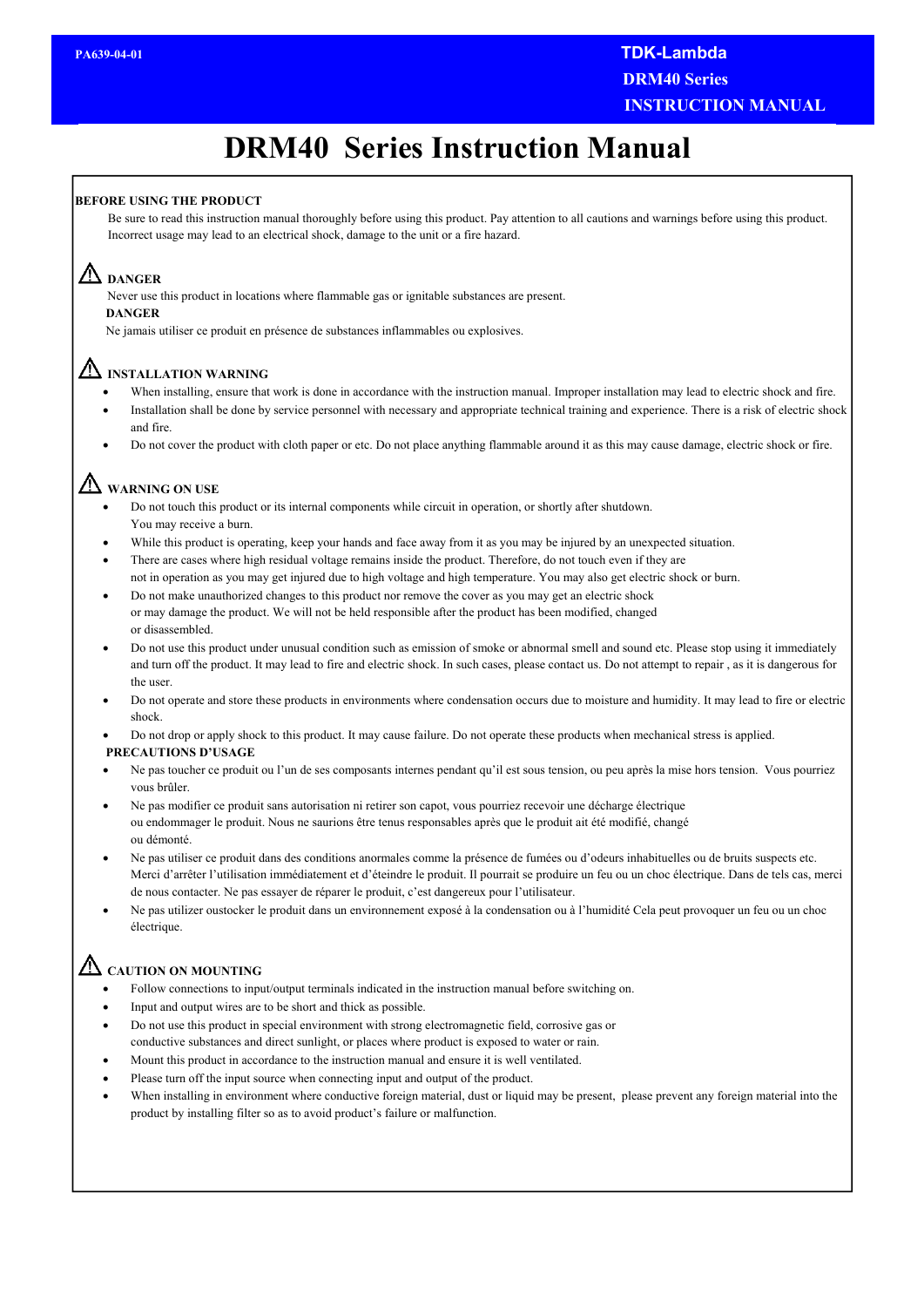## **CAUTION ON USE**

- Product individual notes are shown in the instruction manual. If there is any difference with common notes, individual notes shall have priority.
- Input voltage, Output current, Output power, ambient temperature and ambient humidity should be kept within specifications, otherwise the product will be damaged, or cause electric shock or fire.
- For products without built-in protection circuit (element, fuse, etc.), insert fuse at the input to prevent smoke, fire during abnormal operation. As for products with built-in protection circuit, depending on usage conditions, built-in protection circuit may not work. It is recommended to provide a separate protection circuit.
- This product is made for general purpose electronic equipment use and is not designed for applications requiring high safety (such as extremely high reliability and safety requirements. Even though high reliability and safety are not required, this product should not be used directly for applications that have serious risk for life and physical safety). Take sufficient consideration in fail-safe design (such as providing protective circuit or protective device inside the system).
- When used in environments with strong electromagnetic field, there is possibility of product malfunction.
- When used in environment with corrosive gas (hydrogen sulfide, sulfur dioxide, etc.), there is possibility that it may cause failure to the product.
- When used in environments where there is conductive foreign matter or dust, there is possibility of product failure or malfunction.
- Provide countermeasure for prevention of lightning surge voltage as there is a risk of damage due to abnormal voltage.
- Connect together the frame ground terminal of the product and the ground terminal of the equipment for safety and noise reduction. If these ground is not connected together, there is a risk of electric shock.
- Take care not to apply external abnormal voltage to the output. Especially, applying reverse voltage or overvoltage more than the rated voltage to the output as it may cause failure, electric shock or fire.
- Depending on product failure mode, there is possibility of hazardous voltage occurance at the output terminal. Therefore, the output of this product must be protected in the end use equipment to maintain SELV.
- This product contains a printed circuit board utilizing surface mounted devices. PCB stress such as bending, twisting, etc., could cause damage. Please handle with care.

#### **NOTE**

- When disposing product, follow disposal laws of each municipality.
- Published EMI (CE, RE) or immunity is the result when measured in our standard measurement conditions and may not satisfy specification when mounted and wired inside end-user equipment.Use the product after sufficient evaluation is done at the actual end-user equipment.
- When exporting our products, apply the necessary permissions as required by rules and regulations of Foreign Exchange and Foreign Trade Control Act.
- Catalogue or contents of the instruction manual may be changed without a prior notice. Refer to latest catalogue or instruction manual.
- Reproduction or reprinting the instruction manual or its portion is not allowed without our permission.

#### **PRECAUTIONS DE MONTAGE ET D'UTILISATION**

- Respecter les connexions des borniers d'entrée/sortie décrites dans le manuel utilisateur avant de mettre sous tension.
- Ne pas utiliser ce produit dans un environnement exposé à un fort champ émectromagnétique, à des substances corrosives ou conductrices, à la lumière directe du soleil ou à la pluie et l'humidité.
- En cas d'installation dans un environnement où des particules conductrices, de la poussière ou des liquides peuvent être présents, merci d'installer des filtres afin de prévenir toute intrusion de corps étrangers à l'intérieur du produit et d'éviter pannes et dysfonctionnements.
- Ce produit est destiné aux équipements électroniques à usage general et il n'est pas conçu pour des applications à hauts risques (telles que les applications de sécurité ou de grande fiabilité. Même si une grande fiabilité ou une grande sécurité ne sont pas requises, ce produit ne doit pas être utilisé directement dans des applications présentant des risques sérieux pour la vie ou l'intégrité physique). Le principe de défaillance sécuritaire doit être appliqué à la conception (tels que l'installation de circuits ou de composants de protection).
- Connecter la masse du châssis et la borne de terre de l'équipenet pour la sécurité et la réduction de bruit. Si cette connexion n'est pas faite, il existe un risque de choc électrique.
- En fonction du type de défaillance, il eixte un possibilité de pr »sence d'une tension dangereuse sur les bornes de sortie. Ainsi, la sortie de ce produit doit être protégée dans l'équipement final pour conserver la TBTS.

#### **STORAGE METHOD AND STORAGE PERIOD**

- Store in original package
- Prevent excessive vibration, impact and external force from being applied during storage.
- Store in an area out of direct sunlight
- Temperature and humidity should be within range of product specification (with no condensation)
- Storage period should be up to two years from receiving.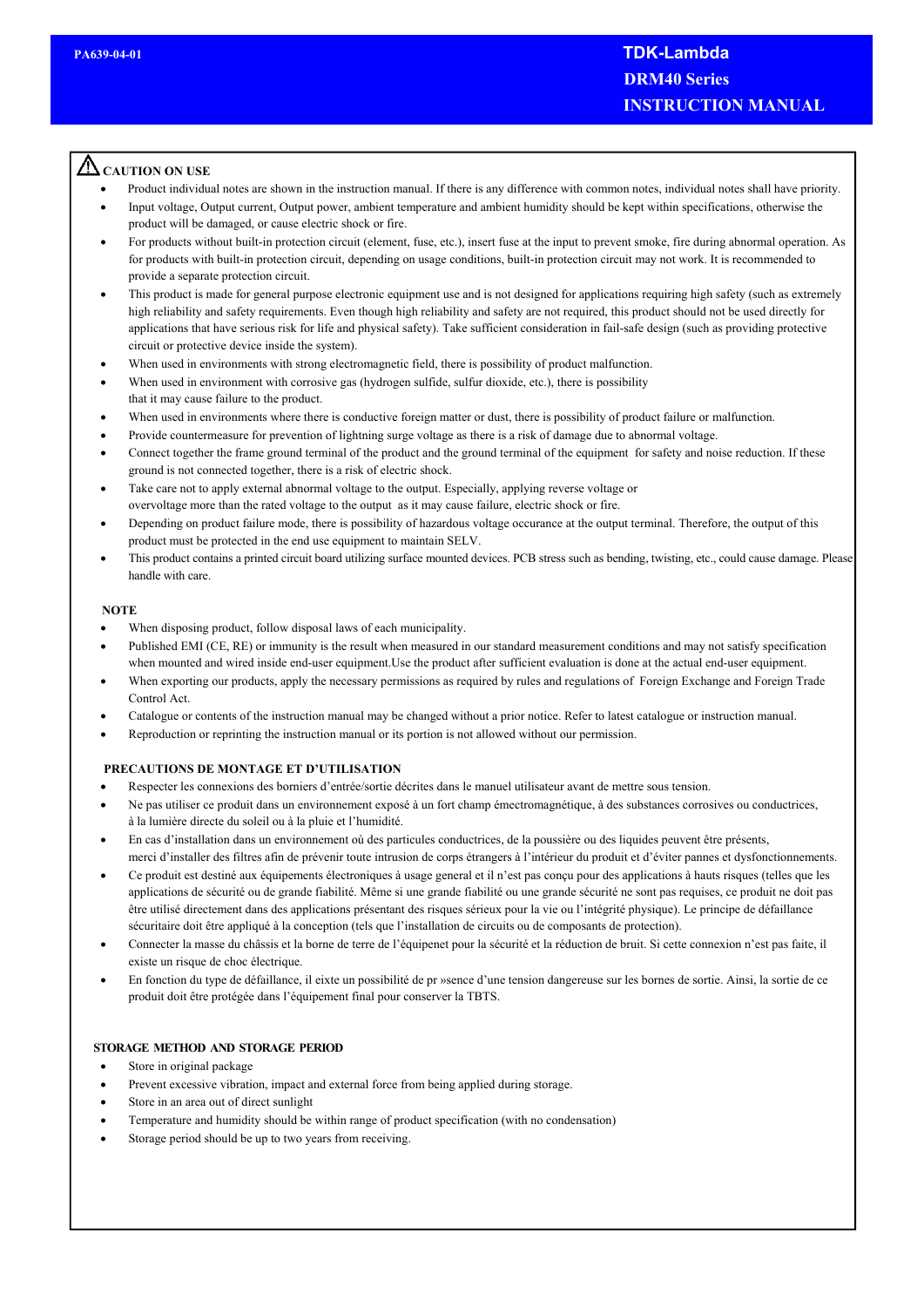### **CE MARKING**

CE Marking, when applied to a product covered by this handbook indicates compliance with the following:

- Low Voltage Directive in that it is complied with EN60950-1 & EN62368-1.
- EMC Directive
- Restriction of the use of certain Hazardous Substances Directive (RoHS)

## **1. Model Name Identification Method**



(\*1) Version

**Blank:** Standard type

**B:** Basic (without Balance OK /DC OK LED and relay)

(\*2) Type of input and output connectors **Blank:** Standard type **/E:** 4 Pins Spring Type

## **2. Terminal Explanation**



- $\bigcirc$  +Vout : + Output terminal
- $(2)$  –Vout : Output terminal
- $(3) +$ Vin1 : + Input terminal 1
- $(4)$  –Vin1 : Input terminal 1
- $(5) + \text{Vin2}$ : + Input terminal 2
- $\bigcirc$  –Vin2 : Input terminal 2
- $\circled{7}$  DC OK1 : Green LED lights up when Input Voltage 1 is within specification
- 8) DC OK2 : Green LED lights up when Input Voltage 2 is within specification
- BALANCE OK : Green LED lights up when both input 9 voltage level is close to each other. ( IN1 and IN2 )
- DC OK1 : Relay (Photo Mosfet) 10
- DC OK2 : Relay (Photo Mosfet) 11
- NOTE :  $(7)$  to  $(1)$  are excluded in the basic version i.e. DRM40B/\_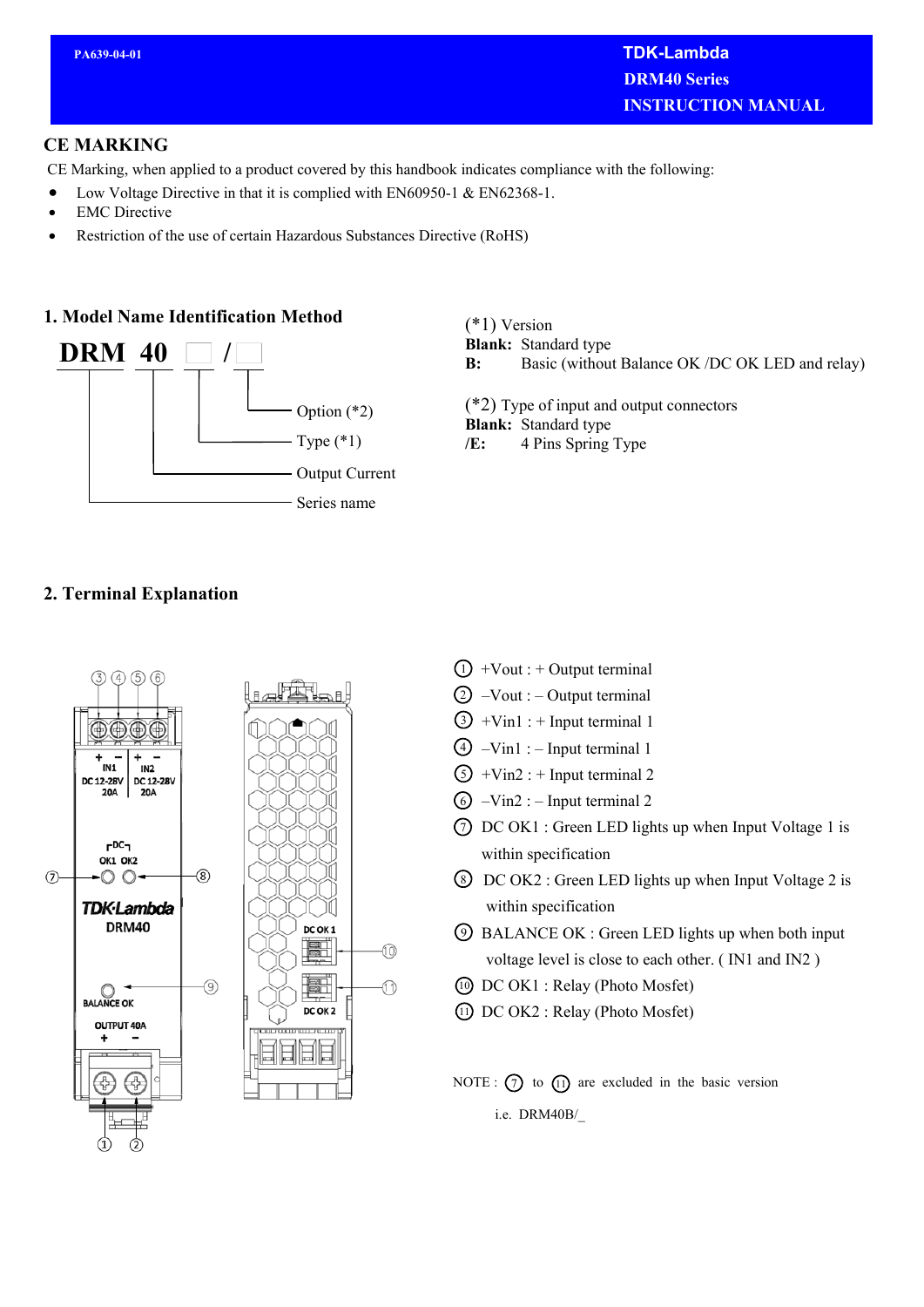#### **3. Terminal Connecting Method**

Pay attention to the input wiring. If it is connected to wrong terminal, the product will be damaged.

- Input must be off when making connections.
- Use wires as short and thick as possible
- When connecting or removing input and output wire, do not apply excessive stress to the unit.

#### **4. Explanations of Functions and Precautions**

#### **4-1. Input Voltage Range**

Input voltage range is  $10 \sim 30$ VDC. Input voltage which is out of specified range or reversed, may cause unit to damage. For cases where conformance to various safety specification (UL, CSA, EN) are required, input voltage range will be  $12 \sim 28$ VDC.

NOTE : DC input source is SELV or Limited Voltage supplied by external isolated power supply(reinforced or double insulation).

#### **4-2. Output Voltage**

The output voltage will be typically 200mV (at 40A) lower than the input voltage. Do not apply reverse voltage on the output terminals as it may cause unit to damage.

#### **4-3. Signal Output**

To check the presence or absence of voltage at the input terminal of the unit , DC OK LED and relay signal is available. Indicators and signal perfomance may vary depending on input line condition.

| <b>Signal Output</b> | VDC<br>10V <vin<30v< th=""><th>VDC<br/><math>10V \geq V \text{in} \geq 30V</math></th></vin<30v<> | VDC<br>$10V \geq V \text{in} \geq 30V$ |
|----------------------|---------------------------------------------------------------------------------------------------|----------------------------------------|
| DC OK1 (LED : Green) | ΟN                                                                                                | OFF                                    |
| DC OK2 (LED : Green) | ΟN                                                                                                | OFF                                    |
| DC OK1 (Photo Relay) | Close                                                                                             | Open                                   |
| DC OK2 (Photo Relay) | Close                                                                                             | Open                                   |

Balance OK LED indicator is also available to check the input voltage difference of two power supplies. In case that the input voltage difference is small, LED lights up and the output current of the connected power supplies tends to be balanced.

| <b>Signal Output</b>           | VDC<br>$\Delta$ Vin $\leq$ 50mV | VDC<br>AVin>50mV |
|--------------------------------|---------------------------------|------------------|
| <b>BALANCE OK (LED: Green)</b> | ΟN                              | OFF              |

NOTE : ΔVin is voltage difference between IN1 & IN2.

In case that the input voltage difference is not small enough, LED is turned off.

#### NOTES:

(1) Adjust two power supplies output voltage as close as possible for better current balance performance. Recommended

 **PA639-04-01 TDK-Lambda DRM40 Series INSTRUCTION MANUAL** 

output voltage difference for two power supply is less than 20mV.

- (2) Performance may vary depending on the upstream power supply unit.
- (3) Redundant operation is still possible even Balance OK LED is off. Although balanced power supply units expect longer life than unbalanced condition.
- (4) Same input cables of length and size from two power supplies are recommended in order for a better current balance performance.

#### **4-4. DC OK**

In normal operation relay DC OK is close when the input voltage is greater than or equal 10V. When the input voltage is greater than 30V relay DC OK is open. Signal DC OK relay is rated at 30V/ 0.5A.

#### **4-5. Input and Output Current**

Maximum input current is 2 x 20A. Maximum output current is 40A.

NOTE : Current limit response is dependent on input source.

#### **4-6. Peak Input and Output Current**

The DRM40 can deliver 150% peak current for 4 seconds aiding the startup of capacitive loads. Downstream circuit breakers can be used to protect the product during this condition. The operating conditions for peak output current are as followed:

- (a) Duty cycle of peak current,  $D \leq 35\%$
- (b)  $\leq$  rated output power and RMS current
- (c) Reduce peak current according to output derating curve for higher ambient temperature.
- (d) Peak output current and its duration are defined as followed :



Input voltage range (Vin) : 10 - 30VDC

Continuous peak output time ( $\tau$ ) : Within 4 sec

Peak output current (Ip) : Within the rated peak output current (60A) Rms output current (Irms): Within the rated rms output current (40Arms)

| Duty, $D = \tau / T x 100\%$                                               | $\leq 35\%$    |
|----------------------------------------------------------------------------|----------------|
| Irms = $[$ Ip <sup>2</sup> x D + Imin <sup>2</sup> x (1-D)] <sup>1/2</sup> | $\leq 40$ Arms |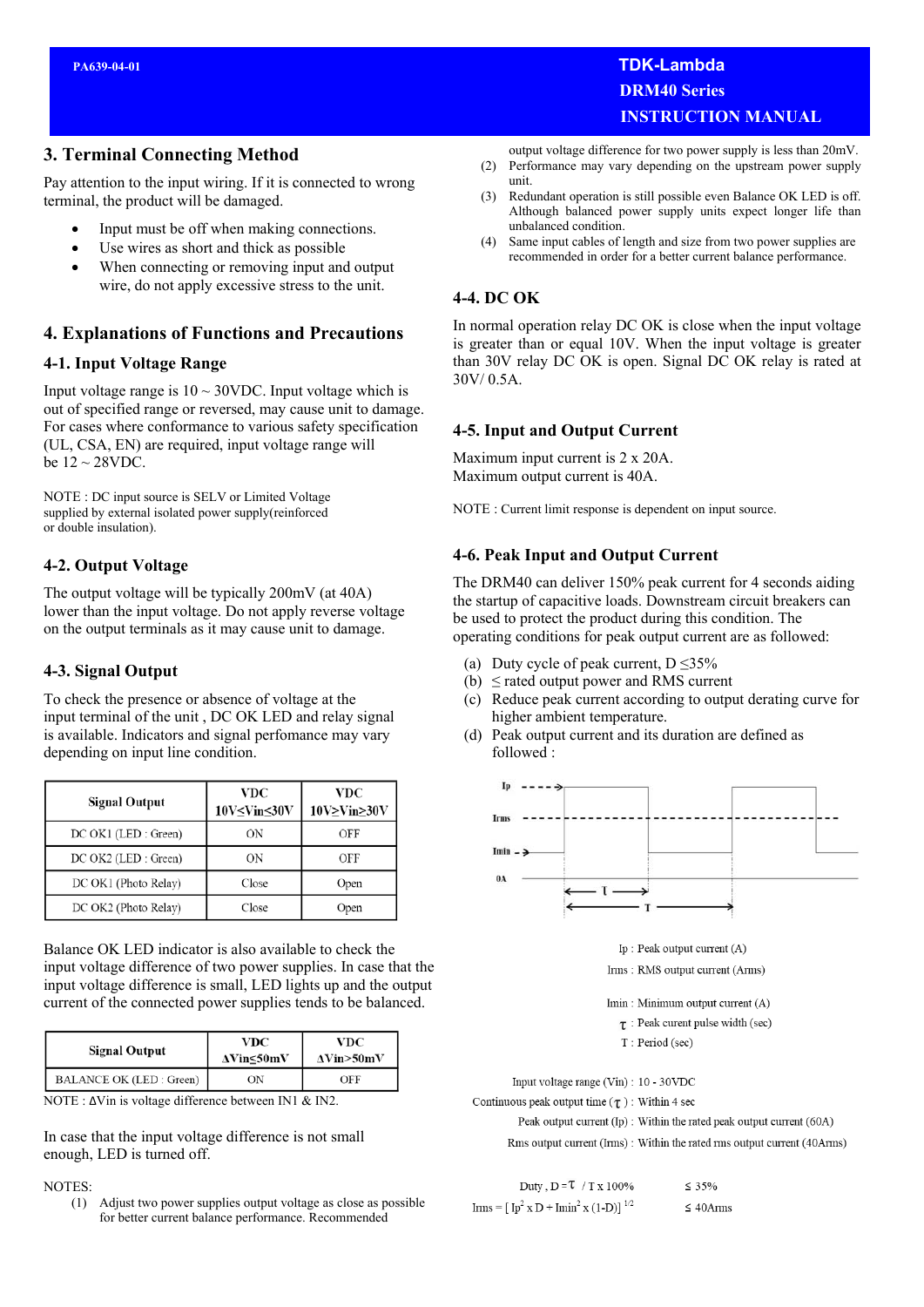## **PA639-04-01 TDK-Lambda DRM40 Series INSTRUCTION MANUAL**

#### **4-7. Redundancy Operation**

The product can be used for redundancy operation as an alternative to the diode. In redundant operation, it is possible to continue supplying the power by another power supply when one power supply fails.For redundant and parallel operation use same model for upstream power supplies.



 **Fig. B Single Input (1 x 40A)**



NOTE : For single input operation connect +IN1 to +IN2 and -IN1 to –IN2.

#### **4-8. Parallel Operation**

Parallel connection to obtain total output current up to 40A when the number of input source ( DC power supply) is two pieces.The example of the parallel operation as below.



- (a) Use within the specification. Do not exceed max. input/output current of 40A/60A (peak). Use current limited source, e. g., DRF/DRB series or suitable fuse.
- (b) Adjust the output voltage of each power supply to be the same.
- (c) When one of power supply fails, the output current of other power supply is increased. Shut down the power supply as soon as possible to prevent damage on the product.
- (d) Use external fuse for safety, to protect the product in the case of short circuit or overload.

#### **4-9. Operation for Battery Application**

DRM40 series can be used for battery charging application as below :



#### CAUTION :

(a) Care must be observed when wiring to the battery load. There is a risk of battery short-circuit through the charging power supply and the product itself. This may damage the product and the power supply.

(b) The product has no internal fuse.

When the polarity of the product and battery are wrongly connected, there is a risk of short circuit current flow from battery to the product. Do not exceed rated current. If there is a risk to exceed rated current please put fuse or breaker between the product and the battery. It is recommended to select time-lag fuse to be connected to  $+V$  line when  $-V$  is grounded.

#### **4-10. Caution on Short Circuit of Output Terminal**

When the output of the product is short-circuited, there is a possibility that the power supply $(1)$  voltage on the input side drops and the current increases.In this case, internal components of the product may damage due to excessive heat generation. You must stop using the product immediately. Shut down the power supply as soon as possible as it may cause damage on the product.

(1) Ensure upstream source current does not exceed 60A in all cases. Check the short-circuit current of the power sources and if the power source can deliver more than this, use an appropriate fuse on the output.Recommended fuse: 0299050 (50A) from Littelfuse or with equivalent Time-Current characteritics curve.

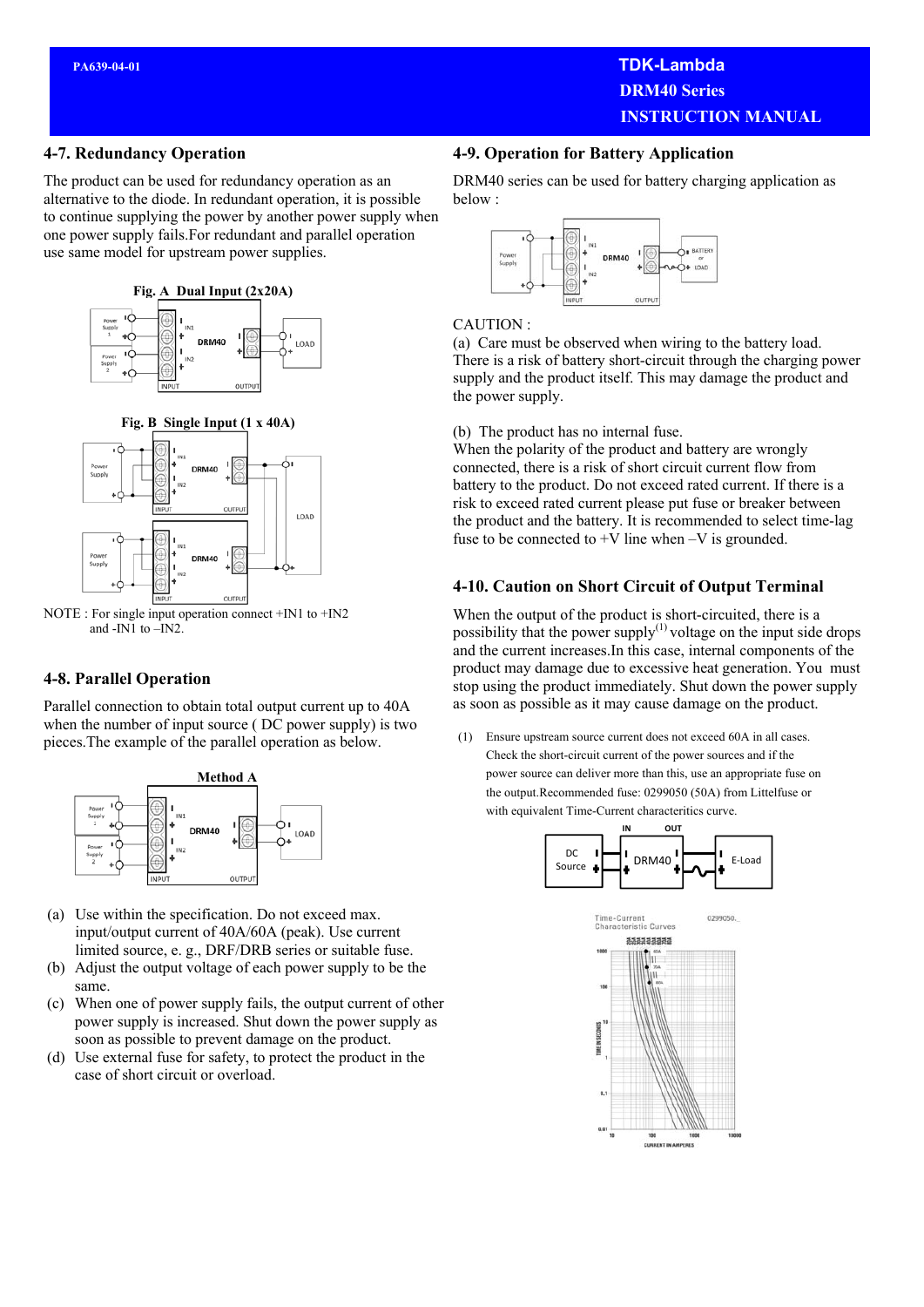#### 4-11. Isolation Test

Isolation resistance between input, output terminal and

FG (chassis) shall be more than  $100M\Omega$  at 500VDC. For safety operation, voltage setting of DC isolation tester must be done before the test. Ensure that the unit is fully discharged after the test.

Input, Output - FG :  $500VDC$ ,  $100M\Omega$  or more



#### 4-12. Withstand Voltage

This product is designed to withstand 707VDC between

input, output and FG (chassis) for 1 minute. When performing withstand voltage, set current limit of the withstand voltage tester  $(3)$ to 20mA. The applied voltage must be gradually increased from zero to the required level and then gradually decreased for shut down. Connect input and output as follows.

Input, Output - FG : 707VDC, 1min (20mA)



## **5. Mounting Directions**

Recommended standard mounting method is vertical with the input connector at the top. Do not exceed the load derating. See section 6.



Minimum Installation clearances:

40mm on top and 20mm on the bottom.Clearance between the redundancy module and the power supplies can be reduced to zero under the following conditions:

- (a) Power supplies are from TDK dinrail series (i.e DRF/DRB).
- (b) Redundancy module is placed between the two power supplies.
- (c)  $1+1$  redundancy operation with maximum Iout=20A.
- (d) Output voltage is set to the same level on both upstream power supplies.

#### 5.1. Power supply mounting on DIN RAIL (TS35 or equivalent)

Make sure input and output wire are disconnected before mounting power supply onto rail

- Tilt the unit slightly backwards, fit the unit over the top  $(1)$ hat rail.
- Slide it downward until it hits the stop.  $(2)$ 
	- Press against the bottom front side for locking. Shake the unit slightly to check the locking action.



(4) In order to tighten the unit mounting, the Din rail stopper attached on both sides of the unit is recommended.

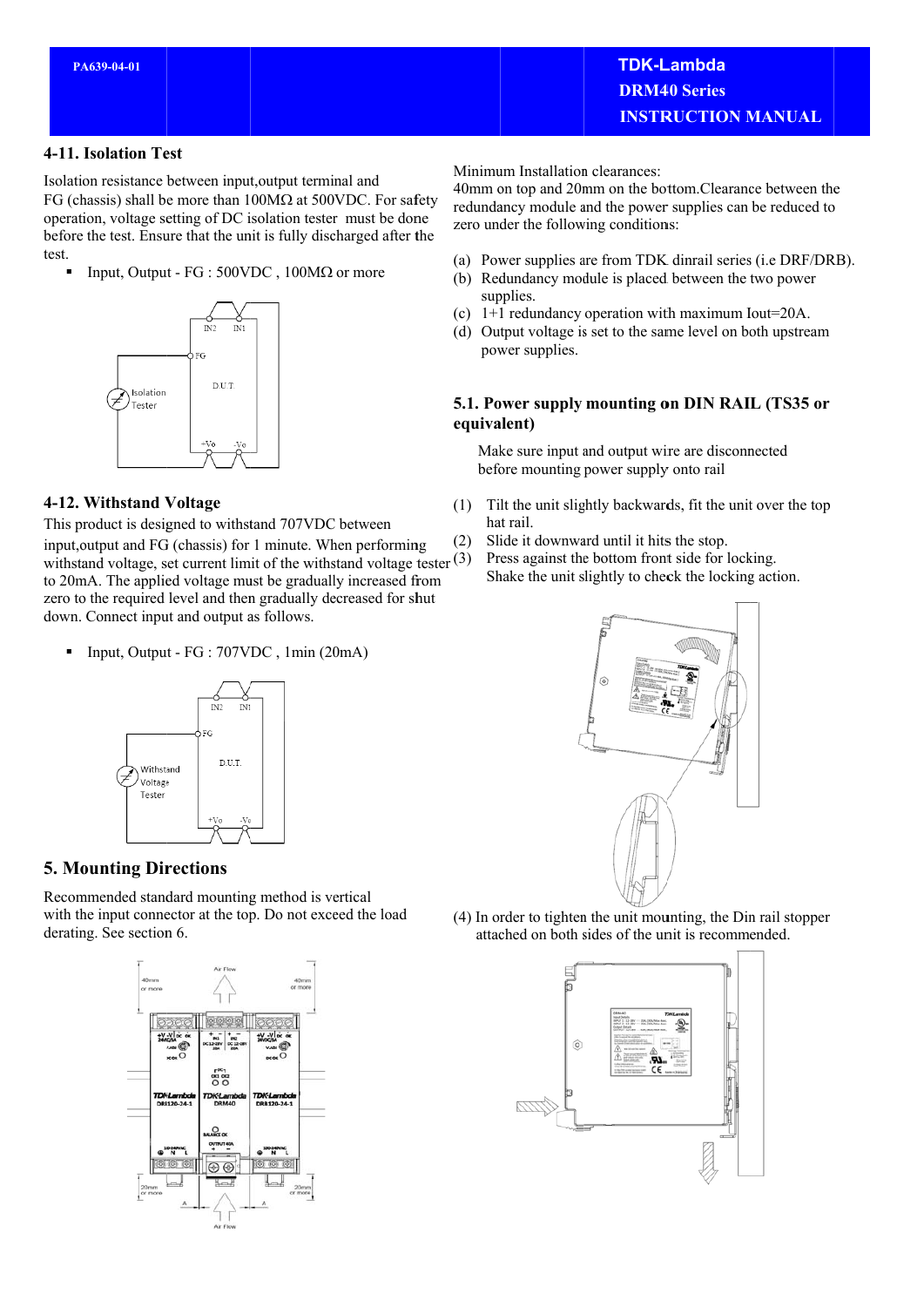## **TDK-Lambda DRM40 Series INSTRUCTION MANUAL**

#### 5.2. Power supply removal from DIN RAIL

(1) Turn off power and disconnect your system from the supply network. Pull the Latch on the rear lower edge of the unit downwards and gently lift lower front edge of the unit (tipping upwards) and remove it.



## 6. Mounting Method - DRM40 series

#### **6.1. Mounting Method**

The standrad mounting is mounting A. Mounting B and C are also possible. Do not mount the product in any other directions. Use within the range specified in section 6 for derating.

**MOUNTING A** (Standard Mounting)





#### **MOUNTING C**



#### 6.2. Output Derating (Input/Output Current)

#### **OUTPUT DERATING vs AMBIENT CURVE**  $120$ 100 80  $\mathcal{E}(\mathcal{E})$ Mounting 7 LOAD<sub>(</sub>  $\overline{A}$ 60 Mounting  $B, C$  $40$  $20$  $\mathbf 0$  $-20$  $\overline{0}$  $\overline{20}$ 60  $70_{80}$  $-40$ 40  $100$ Ta (°C)

#### **6.3. Altitude Derating**